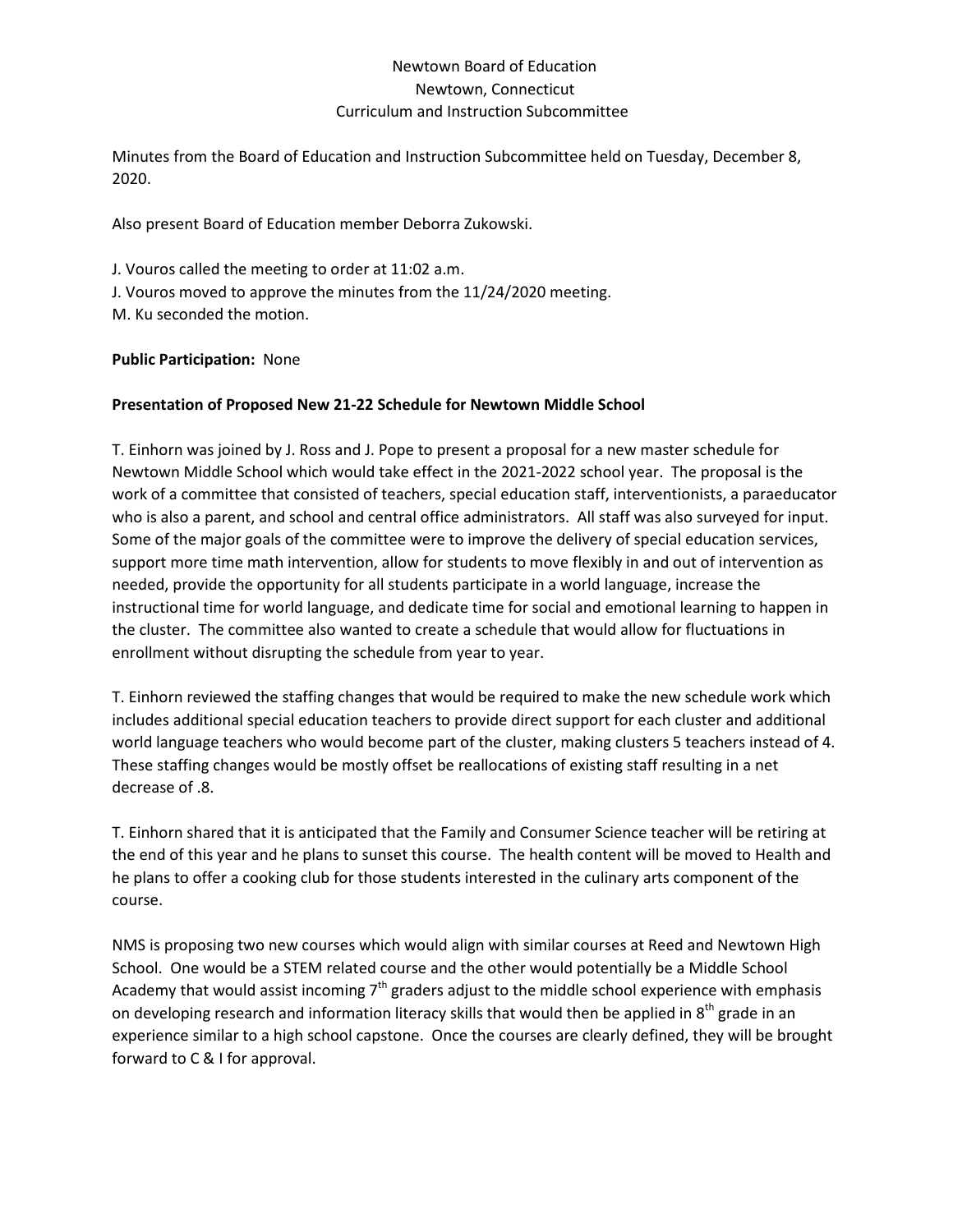Other benefits of the proposed new schedule include academically balanced classes and balanced schedules for teachers. A special schedule would run once every 12 days that would allow for students to meet in music ensembles, Project Challenge or participate in additional art or PE. This special schedule would also provide common planning time for grade level or department meetings to take place.

M. Ku acknowledged that the schedule overhaul represents a tremendous amount of work and noted that it is a lot to take in 30 minutes. J. Vouros suggested that the presenters return to C & I again to be sure that all of their questions were answered prior to presenting the schedule to the full Board.

M. Ku asked for clarification of the additional minutes that have been added to the periods. T. Einhorn explained that Learning Lab has been eliminated and that they decided to increase passing time to a more realistic 4 minutes.

M. Ku asked if students would have a choice between STEM and Middle School Academy. T. Einhorn responded that all students would take both. They would either take both once in a 6-day cycle over the course of the year or they would take one for a semester and have it twice a cycle week and then switch. That is still being explored.

M. Ku asked about the students who currently do not take a language. T. Einhorn shared that there are about 135 students in both grades who do not take a language at all because they are in the reading class. In the new schedule, there would be an opportunity for them to engage with a language even while receiving intervention. A. Uberti added that there are also students who do not meet success in their world language course and are moved into reading as an alternative. She noted that under the proposed changes most students will complete Spanish I and II before entering the high school and that an option is needed for students who will not be able to maintain that pace without denying them access to language instruction. M. Ku asked if all students in the flexible Spanish would be in one cluster. T. Einhorn shared that every cluster will have this offering for students. M. Ku also inquired if there have been discussions with Reed and the high school regarding how these changes will impact language instruction and T. Einhorn shared that there have been and they will be ongoing.

J. Vouros asked for clarification on reduction of reading intervention positions. T. Einhorn shared that he is proposing going from three to two so that there is one at each grade level. The schedule offers greater efficiency allowing for both teachers to deliver interventions at the Tier II and Tier III level. J. Vouros expressed concerns that students in need of reading intervention would have consistency. A. Uberti shared those students needing ongoing intervention will receive what they need and that it would be based on an individualized intervention plan rather than a course curriculum.

J. Vouros inquired about whether students would be working with a teacher or using Lexia. T. Einhorn agreed that these students need one-on-one direct instruction and that Lexia would only be a part of a student's instruction if it's working for that student. J. Vouros expressed concerns about the ability to appropriately service all reading students while decreasing staffing. A. Uberti shared that in looking at the number of students who require reading intervention and the increased efficiency built into the schedule, she is confident that there will actually be a greater opportunity for students to receive the needed interventions, including math interventions. This has been an increasing need for math support that has been difficult to rectify.